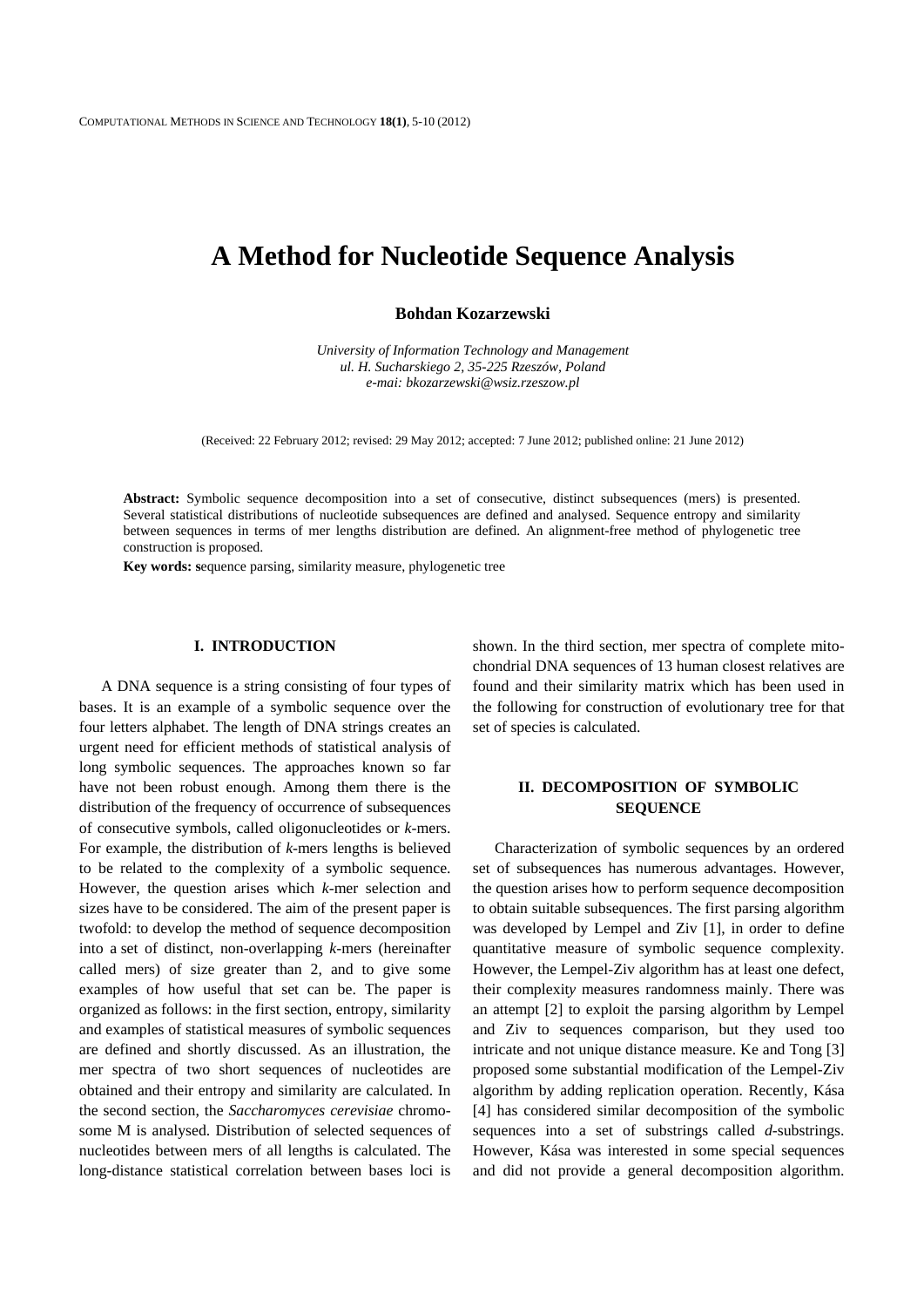Both mentioned approaches claim that the total number (different in the two cases) of substrings is supposed to be a measure of sequence complexity. The relation between symbolic sequence entropy and complexity is discussed in [5]. On the other hand, a distance measure between symbolic sequences based on the Lempel-Ziv complexity is presented in [6]. In all papers quoted above only the number of subsequences was considered as important. The most interesting result of the present paper is the statement that the whole set of mers (not only their number) is a very rich resource of information on a symbolic sequence.

Sequence decomposition leading to characterizations of numeric sequences by utilizing the subsequence representation has been introduced in [7]. Subsequences (mers) arise as a result of a specific parsing algorithm applied to the sequence of interest. There the Ke and Tong decomposition algorithm was used after some modifications. Subsequence *s* arises as a result of appending some symbol  $c_1$  from the primary (the sequence of nucleotides) sequence by the following symbols. After each step subsequence *s* is checked. In the beginning, whether it is chaotic, if it is not then *s* is checked whether it is periodic. If it is not periodic, the whole set of the subsequences obtained so far (the set of all *s*'s) is searched for the presence of subsequence *s.* If subsequence *s* has been found, it is appended by the following symbol  $c_2$  and so on. Appending stops when  $s$ has not been found, and it becomes a new distinct subsequence (mer). The code of the presently applied parsing algorithm is available on request.

After the parsing procedure is completed we are in possession of a set of distinct mers representing the primary sequence, and the mers can be consecutively enumerated. The enumerated set of mers is called mer spectrum *S*  of the primary symbolic sequence. Once the mer spectrum is found the nonparametric measure of several interesting quantities can be defined. In the present paper the mer spectrum is considered as an ensemble of strings. The ensemble can be used to find the probability distribution of various quantities. An example is mer lengths distribution which is used in the following to define Shannon entropy of the primary sequence. A common set of mer spectra of two sequences (their intersection) is proposed as a measure of similarity between the sequences. Then the alignmentfree method of sequence comparison is possible as well.

## **III. MER SPECTRUM**

The mer spectrum can be used to identify several properties of a symbolic sequence. The large group of properties includes statistical distributions of any set of

symbols present in mers. Another one is the entropy of sequence and the similarity measure between two sequences. When the mer spectrum is considered as an ensemble of strings it is straightforward to calculate the string lengths distribution. Let  $p(l)$  be the probability to find string of length *l* in the mer spectrum, then

$$
H = -\sum_{l} p(l) \log_2 (p(l))
$$

can be considered as Shannon entropy of a symbolic sequence. In the present context  $H$  is the configuration entropy. Unfortunately entropy (including Shannon entropy) has various interpretations. Brissaud [8] suggests that entropy measures freedom of the system. However, it is not clear what exactly the freedom of a nucleotide sequence means.

Estimating the degree of similarity between a set of sequences is an important problem in molecular sequence analysis. The similarity helps to discover relationships within a set of sequences which is a prerequisite to comparative genomic analyses. For example, similarity matrix of  $\beta$ -globin sequences approximately 100 bases long is (among others) used to construct a species phylogenetic tree. The similarity measure is dual to the often used distance between sequences. There are numerous measures of distance between symbolic sequences in use. For example, the distance between two sequences is related to the minimum number of events required to convert one sequence (or its segments) into another. For comparison of very long sequences, e.g. whole genomes, an approach based on the frequency of *k*-mers that appear in a set of sequences is used [9]. The approach consists in counting occurrences of *k*-mers in a sequence, for *k* typically ranging from 2 to 8 and applying different statistical methods to *k*-mer distribution.

The similarity measure proposed in the present paper has the following advantages: it works well for pairs of sequences of different and arbitrary length, and it does not depend on any distance measure. With the use of spectrum, the similarity between nucleotide sequences  $C_1$  and  $C_2$  can be defined simply as

$$
sim(C_1, C_2) = \frac{d(int(S_1, S_2))}{\sqrt{d(S_1)d(S_2)}}
$$

where  $int(S_1, S_2)$  is a one-column vector of mers common for the two spectra (intersection of  $S_1$  and  $S_2$ ), and  $d(S)$ means dimension (length) of spectrum *S*. Similarity measures is normalized to fall into the range between null and one. Similarity is a symmetric function of its arguments, so for the set of sequences, the similarity matrix is symmetrical  $\text{sim}(C_i, C_i) = \text{sim}(C_i, C_i)$ . It can also be useful to know which regions of the two sequences are similar, and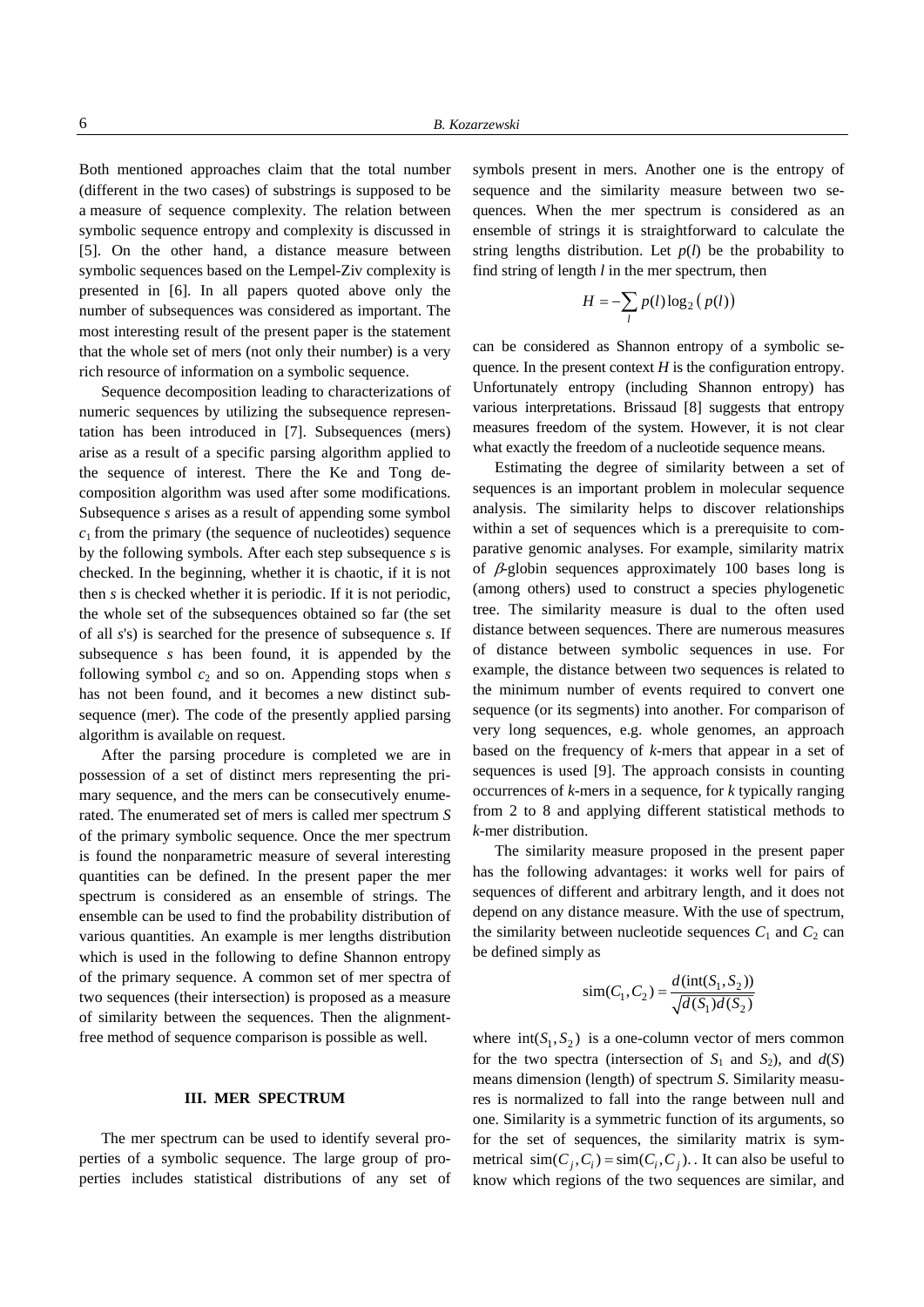which are different. As a measure which shows a similar region (common mer numbers) between two sequences the vector  $int(S_1, S_2)$  of  $d(int(S_1, S_2))$  rows can be appended by two columns. As a result, we get a three-column matrix. The first element of each row shows a mer common for the two sequences, the second one is the index of the mer in *S*<sup>1</sup> spectrum, and the last one shows the index of the same mer in  $S_2$  spectrum.

To demonstrate how the introduced measures work, two short sequences piRNAof *H. sapiens* are considered. They were downloaded from GenBank, http://www.ncbi.nih. gov/. The accession number of the first one is DQ601956.1, and of the second one – DQ601954.1, they are 29 and 26 bases long, respectively. Partition algorithm yields the following mer spectrum for the first sequence  $S_1$  = (TAGTG, ATGCTTC, ATGGA, CAAG, GCTTG, GCA), it is  $d(S_1) = 6$  mers long. Probability  $p(n)$  to find *n* 'A' symbols in any mer is  $p(0) = 1/6$ ,  $p(1) = 3/6$ ,  $p(2) = 2/6$ . Probability  $p(l)$  to find 'GC' sequence among mers of length *l* is  $p(2) = p(4) = 0$ ,  $p(3) = p(5) = 1/4$ ,  $p(7) = 1/4$ ,  $p(2)$  $=2/4$ . Mer length probabilities are  $p(3) = p(4) = p(7) = 1/6$ ,  $p(5) = 3/6$ ,  $p(6) = 0$ . Therefore, sequence entropy is given by

$$
H(s_1) = -\frac{3\log_2(1/6) + 3\log_2(3/6)}{6} = 1.79.
$$

The mer spectrum of the second sequence  $S_2$  = (TAGTG, ATGAC, ATTG, TGGA, CAAG, CTGC) is also 6 mers long and the corresponding entropy is 0.92. The intersection of the two spectra consists of 2 mers int( $S_1$ ,  $S_2$ ) = (TAGTG, CAAG), so similarity between the two sequences is

$$
\text{sim}(s_1, s_2) = \frac{2}{\sqrt{6*6}} = \frac{1}{3}.
$$

Besides, common mer pairs are  $(S_1(1), S_2(1))$  and  $(S_1(4),$  $S_2(5)$ ).

# **IV. ANALYSIS OF** *SACCHAROMYCES CEREVISIAE* **CHROMOSOME M**

The increasing amount of DNA data resulted in many new problems of statistical nature. Mer spectra can help to cope with large data sets. To provide closer demonstration of mer spectrum ability a relatively long sequence of nucleotides is considered. *S. cerevisiae* chromosome M was downloaded from GenBank, and the accession number of the sequence is NC\_001224.1. The sequence is 85 779 bases long, its 'A', 'C', 'G' and 'T' symbols content is 36 169, 6863, 7813 and 34 934, respectively. Sequence decomposi-

tion results in the mer spectrum consisting of 10 312 mers of length from 3 to 19 bases. Once the spectrum is known the entropy and many statistical characteristics can be obtained. The simplest are three probabilities. The first of them answers the question about probability  $p(l)$  that a mer picked up randomly is *l* bases long. Another two give probability  $p_{A/T}(l)$  (or  $p_{C/G}(l)$ ) that in a randomly selected mer of length *l* at least one A or T (C or G) base can be found.



Fig. 1. Probability distributions of 'A'+'T' and 'C'+'G' content found in the mer spectrum of the sequence NC\_001224 (GenBank)

Figure 1 shows  $p(l)$  and weighted probabilities  $c_{A|T} p_{A|T}(l)$ and  $(1 - c_{A|T})p_{C|G}(l)$ , where  $c_{A|T} = 0.83$  is ratio of  $C + T$ bases. The  $p(l)$  probability is the sum of the other two  $p(l)$  $= c_{A|T} p_{A|T}(l) + (1 - c_{A|T}) p_{C|G}(l)$ . From Fig. 1 it follows that distributions of A and T bases (which are very similar) are qualitatively different from that of *C* and *G* bases. It is worth noting that the shape of base distribution like that of  $p_{A/T}(l)$  has not been observed elsewhere so far. When the primary sequence is thoroughly shuffled to remove any correlation between bases loci both distribution functions become quite similar, as it follows from Fig. 2.



Fig. 2. Probability distributions the same as in Fig. 2 but for a shuffled sequence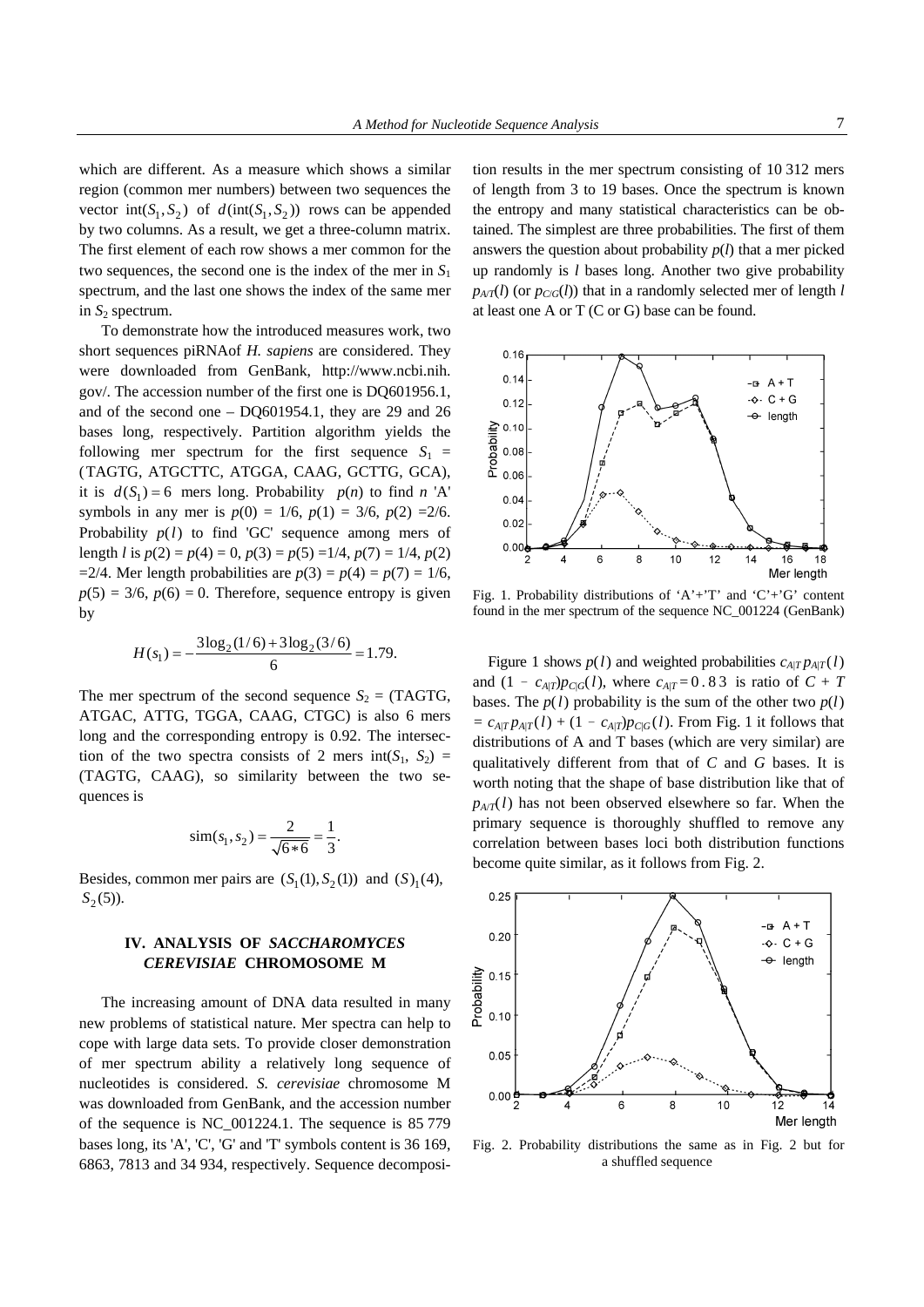One may ask whether the above probabilities can be fit to any known partial distribution function. The relatively good fit to weighted sum of two Weibull [10] distribution functions was found. The Weibull partial distribution function

$$
p(x) = \frac{b}{a} \left(\frac{x - x_0}{a}\right)^{b-1} e^{\left(\frac{x - x_0}{a}\right)}
$$

*b*

is defined for  $x \ge x_0$ , the scale  $-a$  and shape  $-b$  parameters are positive numbers. Figure 3 shows decomposition of  $p_A(l)$  (which is almost the same as  $p_T(l)$ ) into two Weibull distribution functions with  $x_0 = 2$  and parameters W1: $(a_1 =$ 9.05,  $b_1 = 5.01$ ), and W2:( $a_2 = 5.41$ ,  $b_2 = 4.98$ ), and ratio of W1 Weibull distribution function is 0.70.



Fig. 3. Fit of 'A' content probability distributions to two Weibull distributions found in the mer spectrum of the sequence NC\_001224 fitted to the weighted sum of two Weibull distri bution functions

For shuffled sequence probability  $p_A(1)$  is rather well approximated by single Weibull distribution function of parameters  $a = 6.85$  and  $b = 4.57$  as Fig. 3 shows.



Fig. 4. Fit of 'A' content for shuffled sequence to single Weibull distribution

One can also be interested in distribution of particular base among mers, for example in the probability  $p_A(l)$  that there are *l* A bases in a randomly selected mer of arbitrary length. Distribution of particular short bases sequence among mers can be found as well as correlation functions between position of two (or more) bases within the same (or different) mers. The entropy of a primary sequence equals 3.13 and is significantly larger than the shuffled one, which is 2.71. Sliding window analyses of the mentioned as well as other distributions are also possible.

#### **V. EVOLUTIONARY TREE**

In this section, a phylogenetic tree is constructed from complete mitochondrial DNA sequences for 13 human closest relatives. Mitochondrial DNA in mammals has a faster mutation rate than nuclear DNA sequences. The faster rate of mutation produces more variance between sequences and is an advantage when studying closely related species. Usually the control region is used for various applications, due to higher overall mutation rate. However, local differences in the mutation rate among nucleotide positions within control region exist. Therefore, for more accurate inference control region sequence data are usually supplemented with some coding region data. However, the best choice would probably be to rely on a complete mitochondrion sequence. The set of 13 mitochondrion sequences was downloaded from the GenBank database. With the use of a parsing algorithm, mer spectra of all sequences were obtained. For example, *Homo sapiens* mitochondrion genome (accession number AF347015.1) includes 15 571 bases, its spectrum consists of 2741 mers. Then similarity matrix between them was calculated and is presented in Table 1.

The algorithm for the phylogenetic tree that has been used is modified Unweighted Pair Group Method Using Arithmetic Mean because of its simplicity. It consists of the following steps performed on a collection of all sequence pairs represented by their similarities. Find the closest (of maximal similarity) pair of species. Join leaves to get node which becomes the end of branch representing hypothetical most recent common ancestor. Similarity between any species and the ancestor is assumed to be the average of similarities between the species and the two descendants. Update collection of species, deleting both leaves and replacing them by the branch of hypothetical ancestor, and correspondingly similarities between branches. Continue until there is no sequence left. The result is shown in Fig. 5.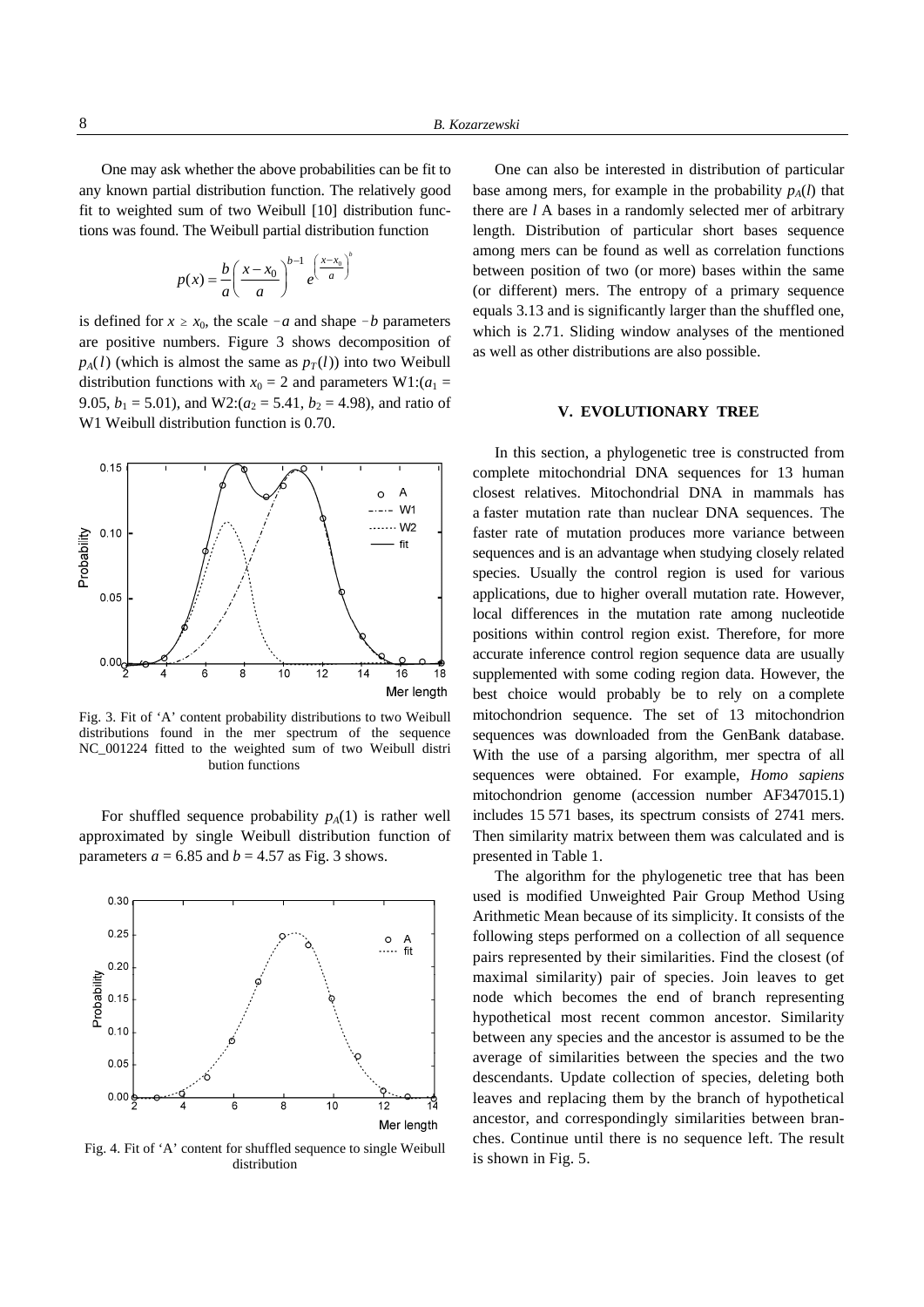| Speciesname                         | Accession # | Similarity |      |      |      |      |      |      |      |      |      |      |      |      |
|-------------------------------------|-------------|------------|------|------|------|------|------|------|------|------|------|------|------|------|
|                                     |             |            | 2    | 3    | 4    | 5    | 6    | 7    | 8    | 9    | 10   | 11   | 12   | 13   |
| H. sapiens (Yoruba)                 | AF347015.1  | 1.00       | 0.59 | 0.58 | 0.54 | 0.53 | 0.54 | 0.54 | 0.53 | 0.52 | 0.53 | 0.52 | 0.51 | 0.51 |
| H. sapiens (Cambridge) NC_012920.1  |             |            | 1.00 | 0.57 | 0.54 | 0.54 | 0.55 | 0.54 | 0.53 | 0.52 | 0.53 | 0.52 | 0.51 | 0.52 |
| H. sapiens neanderthal. NC_011137.1 |             |            |      | 1.00 | 0.55 | 0.53 | 0.54 | 0.53 | 0.54 | 0.52 | 0.52 | 0.51 | 0.52 | 0.52 |
| P. troglodytes verus                | X93335.2    |            |      |      | 1.00 | 0.60 | 0.58 | 0.54 | 0.54 | 0.53 | 0.51 | 0.52 | 0.52 | 0.52 |
| P. troglodytes                      | NC 001643.2 |            |      |      |      | 1.00 | 0.56 | 0.53 | 0.54 | 0.51 | 0.51 | 0.50 | 0.51 | 0.50 |
| P. paniscus                         | GU189661.1  |            |      |      |      |      | 1.00 | 0.53 | 0.54 | 0.52 | 0.52 | 0.52 | 0.51 | 0.52 |
| G. gorillagorilla                   | NC_011120.1 |            |      |      |      |      |      | 1.00 | 0.59 | 0.52 | 0.53 | 0.52 | 0.51 | 0.51 |
| G. gorilla                          | NC_001645.1 |            |      |      |      |      |      |      | 1.00 | 0.53 | 0.53 | 0.51 | 0.52 | 0.50 |
| P. pygmaeus                         | NC 001646.1 |            |      |      |      |      |      |      |      | 1.00 | 0.52 | 0.51 | 0.51 | 0.50 |
| H. lar                              | NC 002082.1 |            |      |      |      |      |      |      |      |      | 1.00 | 0.52 | 0.52 | 0.52 |
| M. mulatta                          | NC_005943.1 |            |      |      |      |      |      |      |      |      |      | 1.00 | 0.55 | 0.52 |
| M. sylvanus                         | NC 002764.1 |            |      |      |      |      |      |      |      |      |      |      | 1.00 | 0.52 |
| P. hamadryas                        | NC 001992.1 |            |      |      |      |      |      |      |      |      |      |      |      | 1.00 |

Table 1. Similarity matrix between 13 selected mitochondrion sequences based on the mer spectra analysis



Fig. 5. Phylogenetic tree for 13 human closest relatives

The number to the right of the node indicates the similarity between corresponding branches, while the number to the right of the species name is the entropy value of the corresponding sequence. Noteworthy is the decreasing entropy when moving up within each clade with one exception of *H. sapiens neanderthalensis*, aswell as the decreasing similarity when moving from down right to up left of the tree. The tree is in agreement with the last updated phylogenetic tree by M. van Oven except for the position of *H. lar* which is grouped with gorillas and *P. pygmaeus* which is grouped with Hominidae instead of Homininae according to van Oven's tree [11].